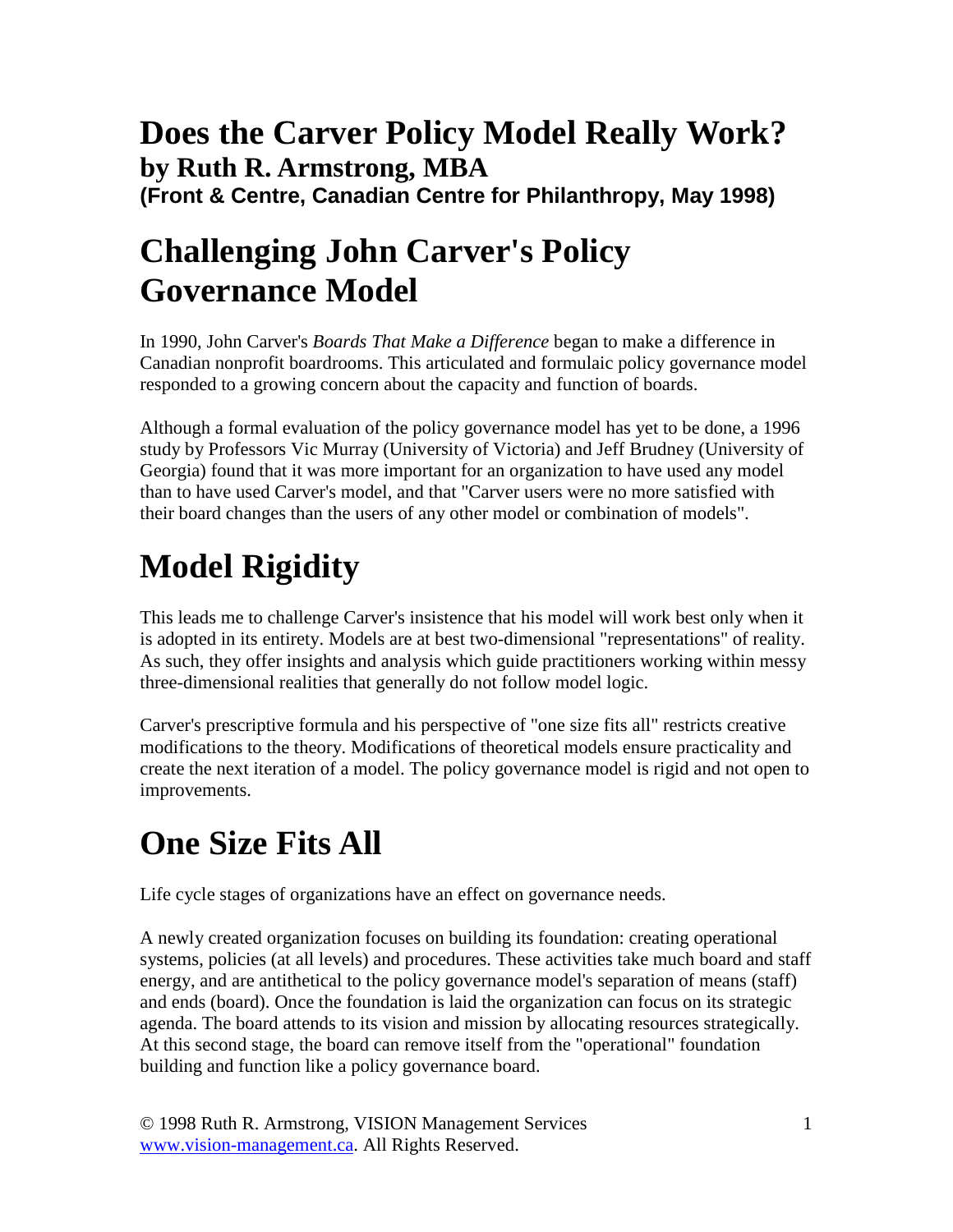Once the organization reaches its third stage and has experienced the results of its strategic agenda, it can begin to form external alliances and transcend its organizational boundaries to influence the system. At this stage, boards fit the policy governance model in developing board-to-board linkages.

At the fourth stage, boards should be exploring innovative organizational forms to assist the organization in adapting to unknowable challenges. At this stage, the policy governance model provides more of a trap than a springboard into the future.

The model encourages boards to enshrine processes and structures in its policies. Although policies can be changed by boards, many boards and CEOs use these policies as a stabilizing mechanism. This is helpful for stages two and three of an organization's life cycle but does not facilitate stages one and four.

A "one size" model does not fit organizations at all stages of development.

#### **A Process Problem**

Carver says "Board difficulties are not a problem of people, but of process". His model features a well-designed system and ignores human nature. Despite the well-crafted policies, the clear role separation, the focus on ends, board effectiveness can be made or destroyed by individuals and their behaviours, skills, motivations.

After separating the leadership roles of board and CEO, some CEOs have been openly discouraged from bringing anything "operational" to the board table. Some boards have taken their leadership role so literally that they do not consult fully with staff on important issues.

Board self-management ought to cure these ills, but action depends on leadership and leadership depends on people. CEOs must often spend 25% of their time on board matters; hardly a sign of board/staff separation. After separating the roles, the model does not reconnect board and CEO as critical partners in building governance capacity.

## **Ownership**

The concept of organizational ownership is a central theme in Carver's model. If shareholders can own commercial enterprises, why can't citizens "own" nonprofits? Superficially, the concept is appealing. At a deeper level, it causes discomfort. Owners plan and make decisions based on their interests and needs. They consider the present more than the future when worrying about actions that may expose them to risk and legal liabilities.

I use "stewardship" instead of "ownership". "Stewardship" complements the values of the nonprofit sector. Stewards are guardians of vision, resources and policies. There is a

© 1998 Ruth R. Armstrong, VISION Management Services www.vision-management.ca. All Rights Reserved.